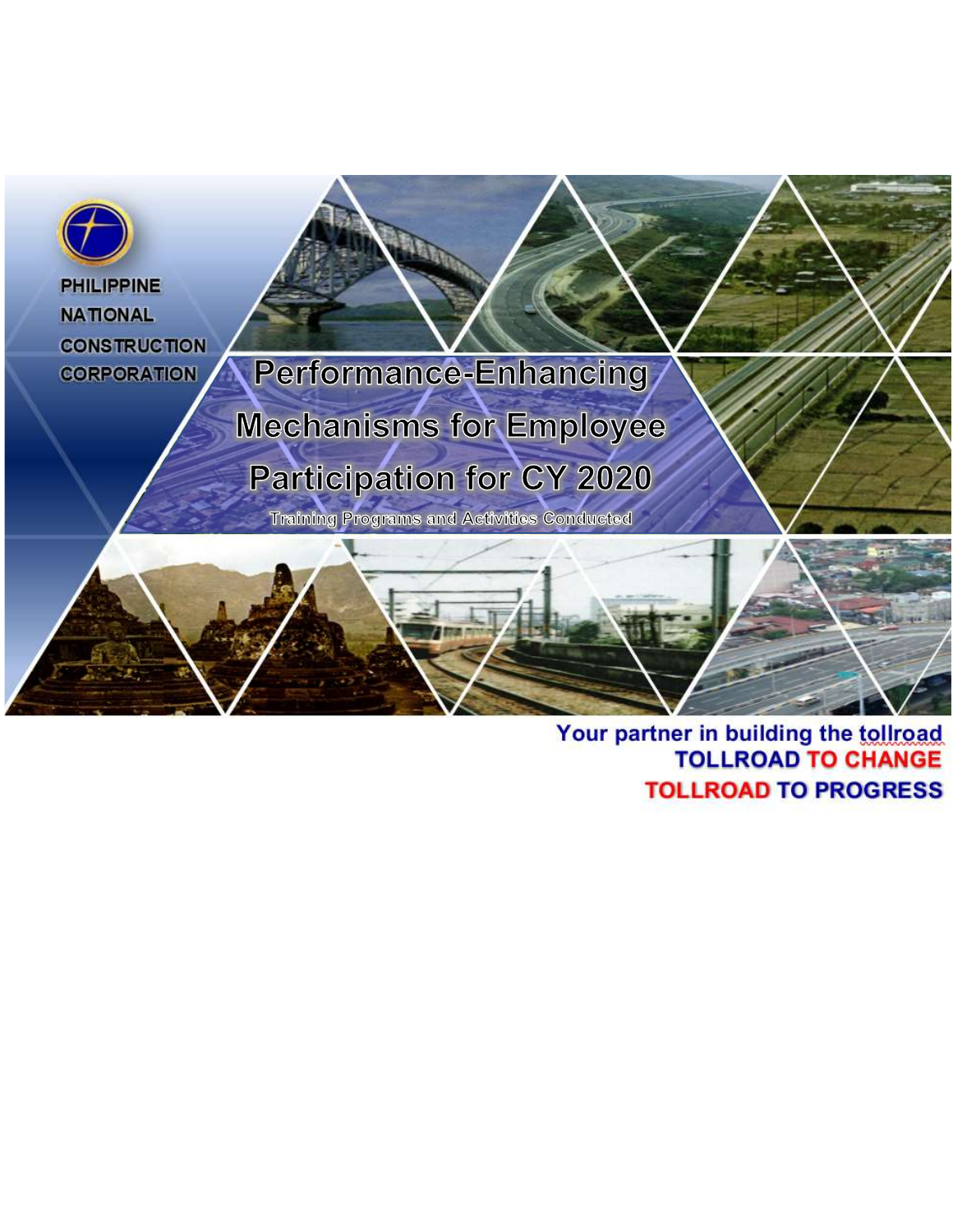## **Team Building**

Over the past few years, PNCC had undertaken regular team building activities to make time and space for employees to bond. The activities were organized by a committee headed by Mr. Felix M. Erece, Jr., Head of Human Resource Division aimed at scouting the venue, planning and realizing the activities. The schedule of the 2020 Teambuilding was set on April 16-18, 2020 at Baler, Aurora Province. However, in view of the COVID-19 Pandemic, team building activities has been put on hold pursuant to the Joint Resolutions, Proclamation No. 922 (s. 2020) and Republic Act No. 11332, the company being a GOCC was informed of and directed to adopt, coordinate and implement the guidelines on the imposition of Stringent Social Distancing Measures. Mass gatherings especially non-essential work-related gatherings was prohibited. Further, an enhanced community quarantine was imposed over the entire National Capital Region where strict home quarantine was implemented in all households; transportation was suspended; a work from home scheme was implemented.

Upon the recommendation of the President and CEO, Miguel E. Umali, the PNCC Board approved that the budget allocated for the Company's Team Building activity was realigned in order to finance the anti-flu and anti-pneumonia vaccines to be administered to all employees and the members of the Board. The initiative was Management's precautionary measure in adopting to the new normal, ensuring in the process, the health, safety and well-being of all PNCC employees after the lifting of the quarantine in Metro Manila.



## **Administration of Anti Flu and Anti Pneumonia Vaccine to PNCC Employees**